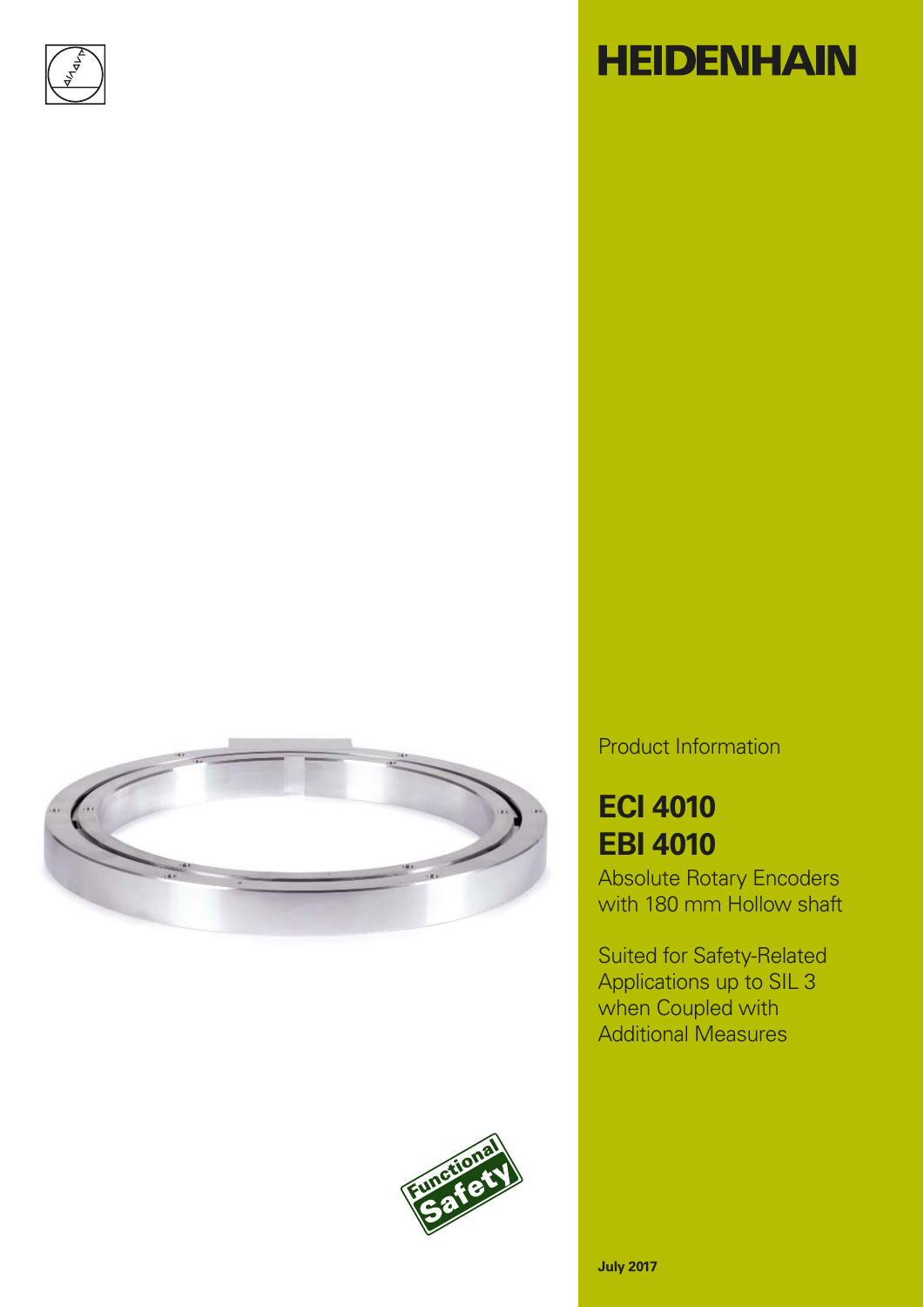# **ECI 4010, EBI 4010**

**Rotary encoders for absolute position values with safe singleturn information**

- **Rugged inductive scanning principle**
- Hollow through shaft  $\varnothing$  180 mm
- *EBI 4010:* **Multiturn function through battery-buffered revolution counter**
- **Consists of scanning unit and scale drum**



- Dynamic motion permitted over entire range. ⑤ = Mounting screws: ISO 4762–M4x25–8.8. Tightening torque 2.2 Nm ±0.13 Nm. A suitable anti-rotation lock is to be used for the screw connection (e.g. screw with material bonding anti-rotation lock, ISO 4762–M4x25–8.8 MKL as per DIN 267-27 ID 202264-88).
- ⑥ = Space necessary when encoder cover is closed
- ⑦ = Space required when encoder cover is open
- ⑧ = Coaxiality of stator mating surface
- ⑨ = Chamfer at start of thread is obligatory for materially bonding anti-rotation lock
- ⑩ = Bearing surface of stator
- ⑪ = Bearing surface of rotor
- $\circledR$  = Direction of shaft rotation for output signals according to interface description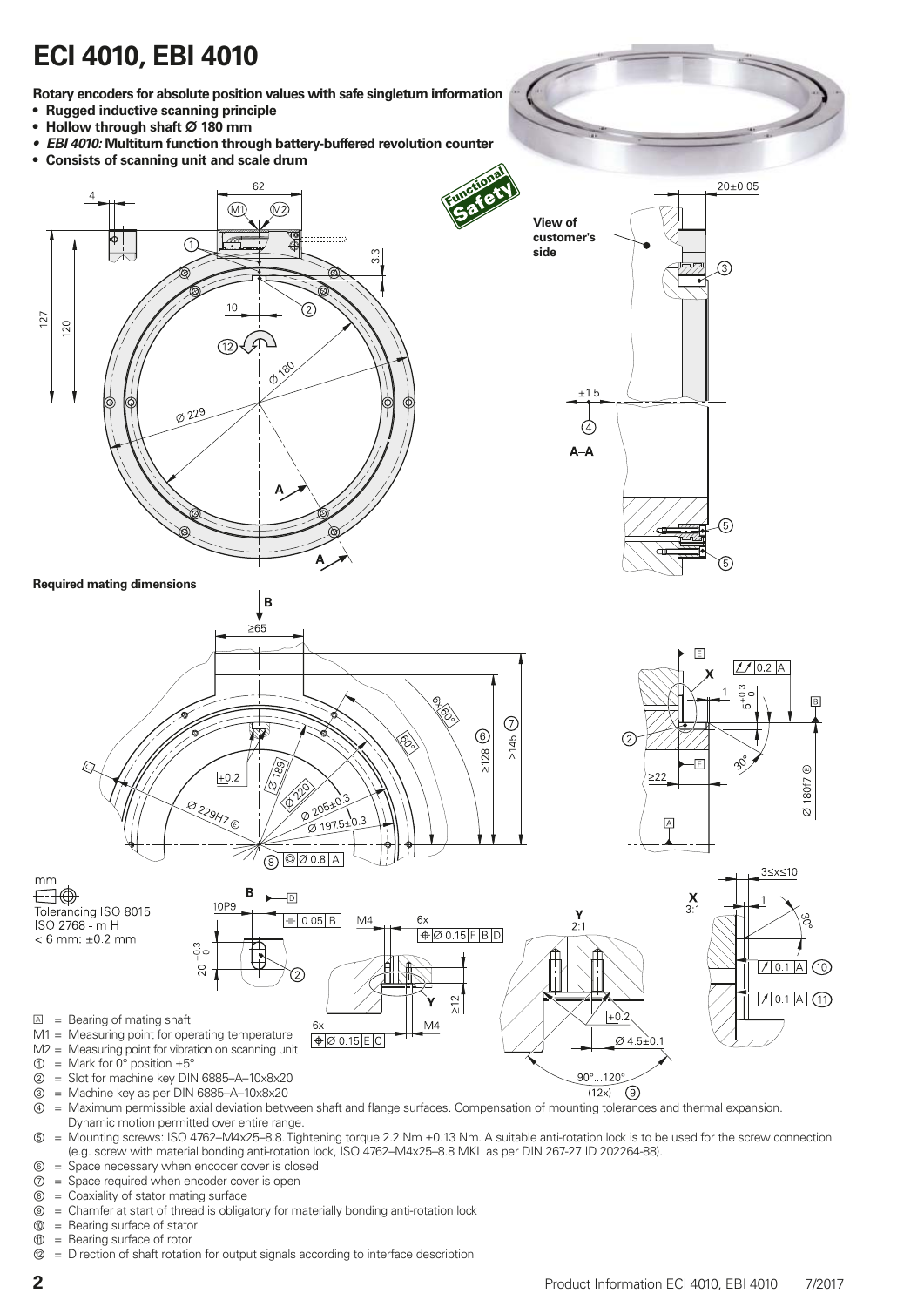| <b>Specifications</b>                                                  | ECI 4010 - Singleturn                                                                                                                                                                                                                                                                                                                                     | EBI 4010 - Multiturn                                                                                  |  |  |  |  |
|------------------------------------------------------------------------|-----------------------------------------------------------------------------------------------------------------------------------------------------------------------------------------------------------------------------------------------------------------------------------------------------------------------------------------------------------|-------------------------------------------------------------------------------------------------------|--|--|--|--|
| Consisting of                                                          | AE ECI4010 scanning unit: ID 1087526-02<br>AE EBI4010 scanning unit: ID 1097530-02                                                                                                                                                                                                                                                                        |                                                                                                       |  |  |  |  |
|                                                                        | TTR EXI4000 scale drum: ID 1113606-02                                                                                                                                                                                                                                                                                                                     |                                                                                                       |  |  |  |  |
| <b>Functional safety</b><br>For applications up to                     | As single-encoder system for monitoring and closed-loop functions<br>• SIL 2 according to EN 61508 (further basis for testing: EN 61800-5-2)<br>• Category 3, PL d according to EN ISO 13849-1:2015<br>With additional measures as per document 1000344 for safety-related applications up to SIL 3 or<br>category 4,PL e<br>Safe in the singleturn range |                                                                                                       |  |  |  |  |
| <b>PFH</b>                                                             | SIL 2: $\leq 15 \cdot 10^{-9}$ (Probability of dangerous Failure per Hour)<br>SIL 3: $\leq 2 \cdot 10^{-9}$                                                                                                                                                                                                                                               |                                                                                                       |  |  |  |  |
| Safe position <sup>1)</sup>                                            | Encoder: $\pm$ 0.44° (safety-related measuring step: SM = 0.176°)<br>designed for acceleration of $AE \le 400$ m/s <sup>2</sup> ; of TTR: $\le 600$ m/s <sup>2)</sup>                                                                                                                                                                                     | Mechanical coupling: ±0.5° (Fault exclusion for the loosening of AE scanning unit and TTR scale drum, |  |  |  |  |
| Interface/ordering designation                                         | EnDat 2.2/EnDat22                                                                                                                                                                                                                                                                                                                                         |                                                                                                       |  |  |  |  |
| Position values/revolution                                             | 1048576 (20 bits)                                                                                                                                                                                                                                                                                                                                         |                                                                                                       |  |  |  |  |
| Revolutions                                                            |                                                                                                                                                                                                                                                                                                                                                           | 65536 (16 bits)                                                                                       |  |  |  |  |
| Calculation time t <sub>cal</sub> /clock frequency                     | $\leq 5$ µs/ $\leq 16$ MHz                                                                                                                                                                                                                                                                                                                                |                                                                                                       |  |  |  |  |
| <b>System accuracy</b>                                                 | ±40''                                                                                                                                                                                                                                                                                                                                                     |                                                                                                       |  |  |  |  |
| <b>Electrical connection</b>                                           | 15-pin PCB connector (with connection for external temperature sensor <sup>2)</sup> )                                                                                                                                                                                                                                                                     |                                                                                                       |  |  |  |  |
| Cable length                                                           | ≤ 100 m (see EnDat description in the brochure Interfaces of HEIDENHAIN encoders)                                                                                                                                                                                                                                                                         |                                                                                                       |  |  |  |  |
| Voltage supply                                                         | DC 3.6 V to 14 V<br>Rotary encoder U <sub>p</sub> : DC 3.6 V to 14 V<br>Buffer battery UBAT: DC 3.6 to 5.25 V                                                                                                                                                                                                                                             |                                                                                                       |  |  |  |  |
| Power consumption <sup>3)</sup> (maximum)                              | At 3.6 V: $\leq$ 630 mW; at 14 V: $\leq$ 700 mW                                                                                                                                                                                                                                                                                                           |                                                                                                       |  |  |  |  |
| Current consumption (typical)                                          | At 5 V: 95 mA (without load)<br>95 mA (without load)<br>Normal operating at 5V:<br>Buffer mode <sup>4)</sup> :<br>220 µA (rotating shaft)<br>25 µA (at standstill)                                                                                                                                                                                        |                                                                                                       |  |  |  |  |
| <b>Shaft</b>                                                           | Hollow through shaft $\varnothing$ 180 mm (with keyway)                                                                                                                                                                                                                                                                                                   |                                                                                                       |  |  |  |  |
| Speed                                                                  | $\leq 6000$ rpm                                                                                                                                                                                                                                                                                                                                           |                                                                                                       |  |  |  |  |
| Moment of inertia of rotor                                             | $3.1 \cdot 10^{-3}$ kgm <sup>2</sup> (without screws, without machine key)                                                                                                                                                                                                                                                                                |                                                                                                       |  |  |  |  |
| Angular acceleration of rotor                                          | $\leq$ 2 $\cdot$ 10 <sup>4</sup> rad/s <sup>2</sup>                                                                                                                                                                                                                                                                                                       |                                                                                                       |  |  |  |  |
| Axial motion of measured shaft                                         | $\leq \pm 1.5$ mm                                                                                                                                                                                                                                                                                                                                         |                                                                                                       |  |  |  |  |
| Vibration 55 to 2000 $Hz^{5}$<br><b>Shock 6 ms</b>                     | AE scanning unit: $\leq 400$ m/s <sup>2</sup> ; TTR scale drum: $\leq 600$ m/s <sup>2</sup> (EN 60068-2-6)<br>$\leq$ 2000 m/s <sup>2</sup> (EN 60068-2-27)                                                                                                                                                                                                |                                                                                                       |  |  |  |  |
| <b>Operating temperature</b>                                           | -40 °C to 115 °C (at the measuring point and the entire scale drum)                                                                                                                                                                                                                                                                                       |                                                                                                       |  |  |  |  |
| <b>Trigger threshold</b> of error message<br>for excessive temperature | 130 °C (measuring accuracy of internal temperature sensor: ±1 K)                                                                                                                                                                                                                                                                                          |                                                                                                       |  |  |  |  |
| <b>Relative humidity</b>                                               | $\leq$ 93 % (40 °C/21 d as per EN 60068-2-78); without condensation                                                                                                                                                                                                                                                                                       |                                                                                                       |  |  |  |  |
| Protection EN 60529                                                    | Complete encoder in mounted condition: IP20 <sup>6)</sup> ; scanning unit: IP40 (see Insulation under<br>Electrical safety in the brochure Interfaces of HEIDENHAIN Encoders)                                                                                                                                                                             |                                                                                                       |  |  |  |  |
| <b>Mass</b>                                                            | AE scanning unit: $\approx 0.39$ kg; TTR scale drum: $\approx 0.33$ kg                                                                                                                                                                                                                                                                                    |                                                                                                       |  |  |  |  |

<sup>1)</sup> Further tolerances may occur in subsequent electronics after position value comparison (contact manufacturer of subsequent electronics)

2) See *Temperature measurement in motors* in the brochure *Encoders for Servo Drives*

3) See *General electrical information* in the brochure *Interfaces of HEIDENHAIN Encoders*

 $^{4)}$  At T = 25 °C; U<sub>Bat</sub> = 3.6 V

 $\frac{5}{2}$ <br>AE: Hz to 55 Hz constant over 6.5 mm distance peak to peak; TTR: 10 Hz to 55 Hz constant over 10 mm distance peak to peak<br><sup>6)</sup> The encoder must be protected in use against abrasive and harmful media. Use an appr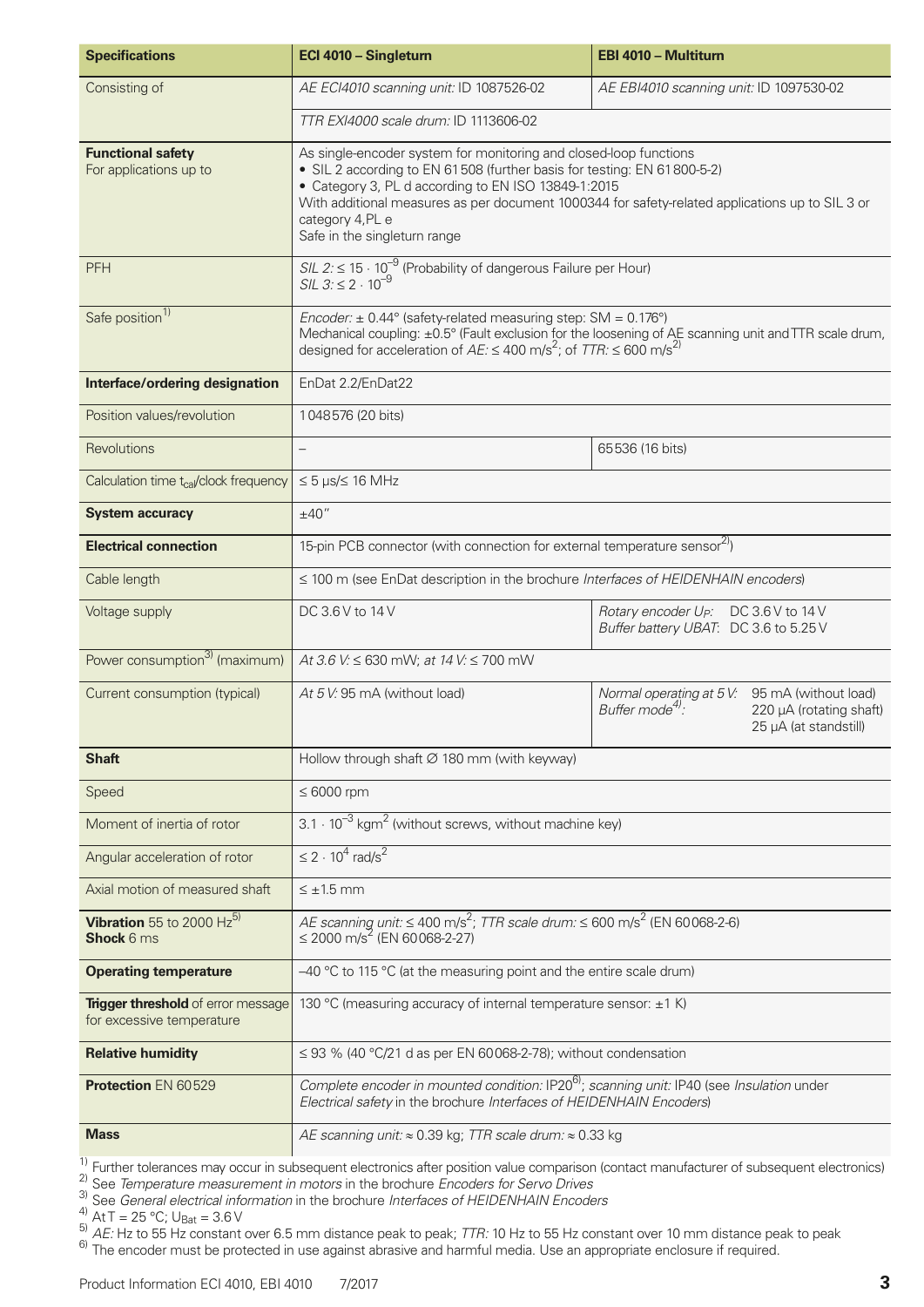### **EBI 4010 – external buffer battery**

The multiturn function of the EBI 4010 is realized through a revolution counter. To prevent loss of the absolute position information during power failure, the EBI must be driven with an external backup battery.

A lithium thionyl chloride battery with 3.6 V and 1200 mAh is recommended as backup battery. The typical service life is over six years with appropriate conditions (two shifts of ten hours each in normal operation; battery temperature 25 °C; typical self-discharging). To achieve this, the main power supply (UP) must be connected to the encoder while connecting the backup battery, or directly thereafter, in order for the encoder to become fully initialized after having been completely powerless. Otherwise the encoder will consume a significantly higher amount of battery current until main power is supplied the first time.

Ensure correct polarity of the buffer battery in order to avoid damage to the encoder. HEIDENHAIN recommends operating each encoder with its own backup battery.

If the application requires compliance with DIN EN 60 086-4 or UL 1642, an appropriate protective circuit is required for protection from wiring errors.

If the voltage of the buffer battery falls below certain thresholds, the encoder will set warning or error messages that are transmitted via the EnDat interface:

- **"Battery charge" warning**  $\leq$  2.8 V  $\pm$ 0.2 V in normal operating mode
- **"M power failure" error message**  $\leq$  2.2 V  $\pm$ 0.2 V in battery buffered operating mode (encoder must be re-referenced)

The EBI uses low battery current even during normal operation. The amount of current depends on the operating temperature.

#### **Please note:**

Compliance with the EnDat specification 297403 and the EnDat Application Notes 722024, Chapter 13, *Battery-buffered encoders,* is required for correct control of the encoder.





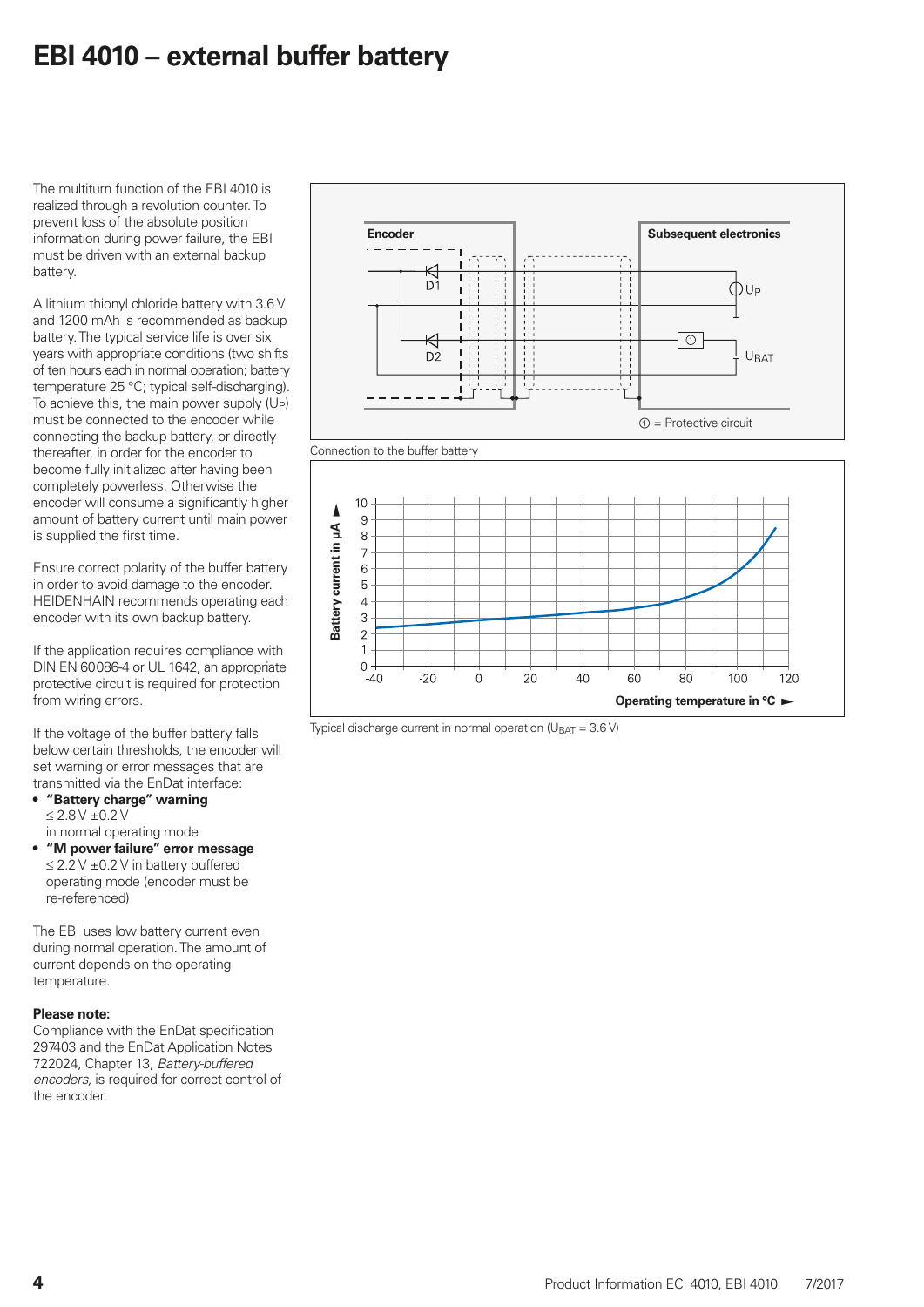## **Mounting**

The scale drum of the rotary encoder is slid onto the centering collar of the measured shaft with machine key and fastened. The stator is mounted via an external centering diameter. In each case, use screws with materially bonding anti-rotation lock (see *Mounting accessories*).

Conditions required on the motor side for a safe mechanical connection:

|                                                                        | <b>Mating shaft/mating stator</b>                  |                                                    |  |  |  |
|------------------------------------------------------------------------|----------------------------------------------------|----------------------------------------------------|--|--|--|
| Material                                                               | Steel                                              | Aluminum                                           |  |  |  |
| Tensile strength $R_m$                                                 | $\geq 600$ N/mm <sup>2</sup>                       | $\geq$ 220 N/mm <sup>2</sup>                       |  |  |  |
| Shear strength $T_m$                                                   | $\geq$ 390 N/mm <sup>2</sup>                       | $\geq$ 130 N/mm <sup>2</sup>                       |  |  |  |
| Interface pressure P <sub>G</sub>                                      | $\geq 660$ N/mm <sup>2</sup>                       | $\geq$ 250 N/mm <sup>2</sup>                       |  |  |  |
| Surface roughness Rz                                                   | $\leq 16$ µm                                       |                                                    |  |  |  |
| Coefficient of thermal<br>expansion $\alpha_{\text{therm}}$ (at 20 °C) | $(10 \text{ to } 17) \cdot 10^{-6} \text{ K}^{-1}$ | $\leq$ 25 $\cdot$ 10 <sup>-6</sup> K <sup>-1</sup> |  |  |  |

#### **Protection against contact (EN 60529)**

After encoder installation, all rotating parts must be protected against accidental contact during operation.





#### **Mounting accessories**

#### **Screws**

Screws are not included in delivery. They can be ordered separately.

| <b>ECI 4010/EBI 4010</b>                       | <b>Screws</b>                                   | Lot size |        |
|------------------------------------------------|-------------------------------------------------|----------|--------|
| <b>Mounting screws</b><br>For stator and rotor | ISO 4762-M4×25-8.8-MKL   ID 202264-88 60 or 300 |          | pieces |

 $1)$  With coating for materially bonding anti-rotation lock

Please note the information on screws from HEIDENHAIN in the catalog titled *Encoders for Servo Drives*, chapter *General mechanical information* under *Rotary encoders with functional safety.*

#### **Machine key**

The machine keys are not included in delivery.

#### **Mounting aid**

The mounting aid serves to plug and unplug the PCB connector. It prevents damage to the wires and crimp contacts because the strain is applied only to the connector. The wires must not be pulled.

ID 1075573-01

**For further mounting information and mounting aids, refer to the** *Encoders for Servo Drives* **catalog.**

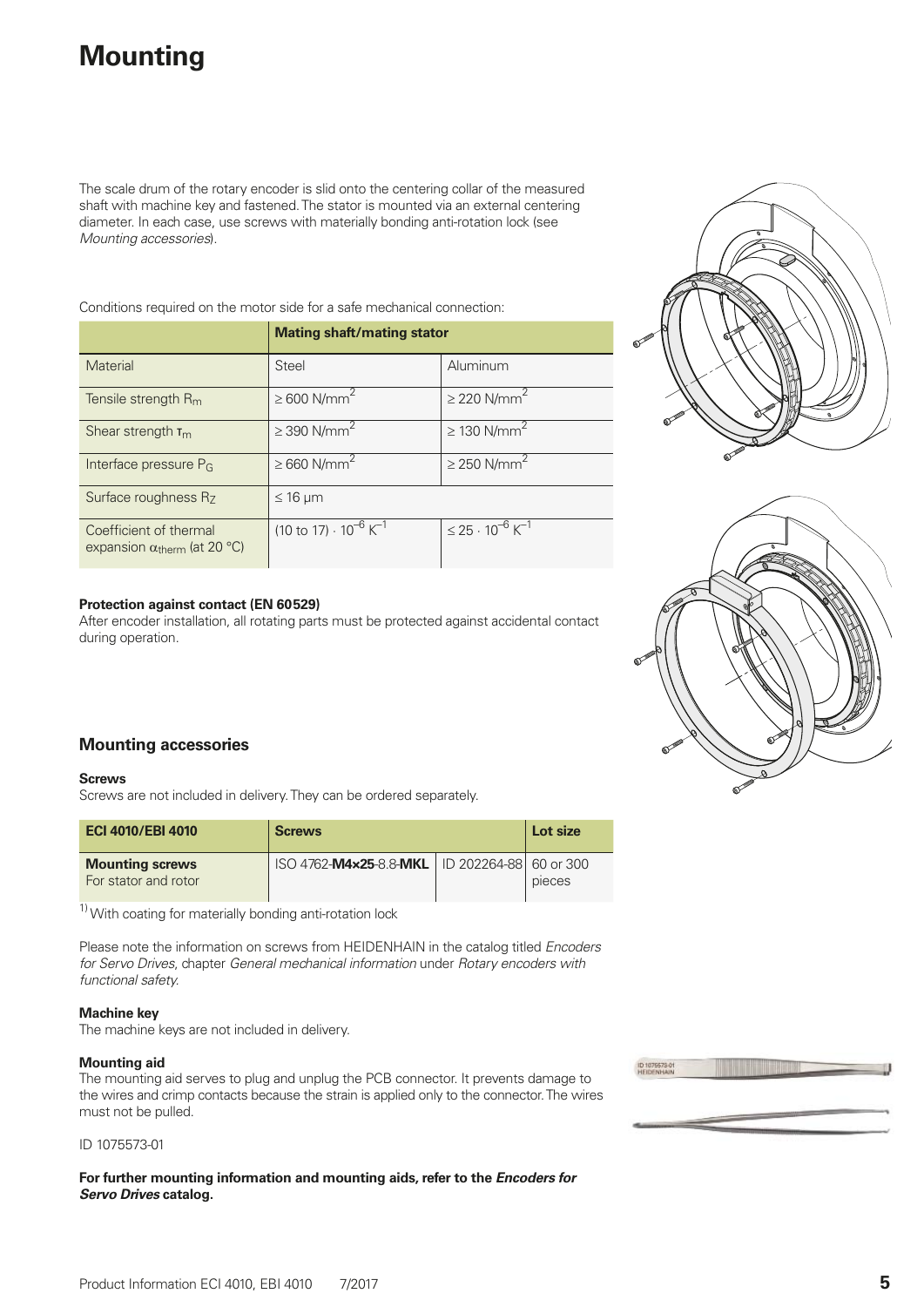### **Electrical connection – pin layout**

| 8-pin coupling<br>15-pin PCB connector<br>9-pin right-angle<br>M12<br>socket<br>$\bullet$<br>M23<br>$\cdot$ <sup>3</sup><br>$6_{\bullet}$<br>8<br>S<br>$\blacksquare$<br>$5 \frac{4}{9}$<br>$1 \bullet - \bullet 2$ |                 |                       |                 |              |                          |                | F                        | 15 13 11 9 7 5 3 1<br>14 12 10 8 6 4 2 |                             |       |
|---------------------------------------------------------------------------------------------------------------------------------------------------------------------------------------------------------------------|-----------------|-----------------------|-----------------|--------------|--------------------------|----------------|--------------------------|----------------------------------------|-----------------------------|-------|
|                                                                                                                                                                                                                     |                 |                       | Power supply    |              |                          |                | Serial data transfer     |                                        | Other signals <sup>1)</sup> |       |
| $\blacksquare$ M12                                                                                                                                                                                                  | 8               | $\overline{2}$        | 5               | $\mathbf{1}$ | 3                        | $\overline{4}$ | $\overline{\phantom{a}}$ | 6                                      |                             |       |
| $\equiv$ M23                                                                                                                                                                                                        | 3               | $\overline{7}$        | $\overline{4}$  | 8            | 5                        | 6              | $\mathbf{1}$             | $\overline{2}$                         |                             |       |
| 티                                                                                                                                                                                                                   | 13              | 11                    | 14              | 12           | $\overline{\phantom{a}}$ | 8              | 9                        | 10                                     | 5                           | 6     |
|                                                                                                                                                                                                                     | $U_{P}$         | Sensor U <sub>P</sub> | 0V              | Sensor OV    | <b>DATA</b>              | <b>DATA</b>    | <b>CLOCK</b>             | <b>CLOCK</b>                           | $T+^{2)}$                   | $T-2$ |
|                                                                                                                                                                                                                     | Brown/<br>Green | Blue                  | White/<br>Green | White        | Gray                     | Pink           | Violet                   | Yellow                                 | Brown                       | Green |

#### **Pin layout of EBI**

| 8-pin coupling<br>9-pin right-angle<br>15-pin PCB connector<br>socket<br>M <sub>12</sub><br>$\frac{2}{2}$<br>$\frac{9}{5}$ 4<br>$\frac{1}{2}$ M23<br>$\begin{bmatrix} 0 & 3 \\ 8 & 2 \end{bmatrix}$<br>$6_{\bullet}$<br>H<br>参<br>$\blacksquare$ |                 |                  |                                     |                              |                | 15 13 11 9 7 5 3 1<br>F<br>14 12 10 8 6 4 2 |                         |                |                             |       |
|--------------------------------------------------------------------------------------------------------------------------------------------------------------------------------------------------------------------------------------------------|-----------------|------------------|-------------------------------------|------------------------------|----------------|---------------------------------------------|-------------------------|----------------|-----------------------------|-------|
|                                                                                                                                                                                                                                                  |                 |                  | Power supply                        |                              |                |                                             | Serial data transfer    |                | Other signals <sup>1)</sup> |       |
| $\equiv$ M12                                                                                                                                                                                                                                     | 8               | $\overline{2}$   | 5                                   |                              | 3              | 4                                           | $\overline{\mathbf{z}}$ | 6              |                             |       |
| $\blacksquare$ M23                                                                                                                                                                                                                               | $\overline{3}$  | $\overline{7}$   | $\overline{4}$                      | 8                            | 5              | 6                                           | $\mathbf{1}$            | $\overline{2}$ |                             |       |
| 타                                                                                                                                                                                                                                                | 13              | 11               | 14                                  | 12                           | $\overline{ }$ | 8                                           | 9                       | 10             | 5                           | 6     |
|                                                                                                                                                                                                                                                  | $U_{P}$         | U <sub>BAT</sub> | $\overline{\mathbf{0}\mathbf{V}^3}$ | $\overline{0}$ V BAT $^{3)}$ | <b>DATA</b>    | <b>DATA</b>                                 | <b>CLOCK</b>            | <b>CLOCK</b>   | $T+^{2)}$                   | $T-2$ |
|                                                                                                                                                                                                                                                  | Brown/<br>Green | Blue             | White/<br>Green                     | White                        | Gray           | Pink                                        | Violet                  | Yellow         | <b>Brown</b>                | Green |

<sup>1)</sup> Only for cables inside the motor housing<br><sup>2)</sup> Connections for external temperature sensor (depending on the encoder cable inside the motor); evaluation optimized for KTY 84-130 (see *Temperature measurement in motors* in the *Encoders for Servo Drives* brochure) 3) Connected inside encoder

**Cable shield** connected with housing;  $U_P$  = Power supply voltage

**Sensor:** The sensor line is connected in the encoder with the corresponding power line Vacant pins or wires must not be used.

**Note for safety-related applications:** Only completely assembled HEIDENHAIN cables are qualified. Exchange connectors or modify cables only after consultation with HEIDENHAIN Traunreut.